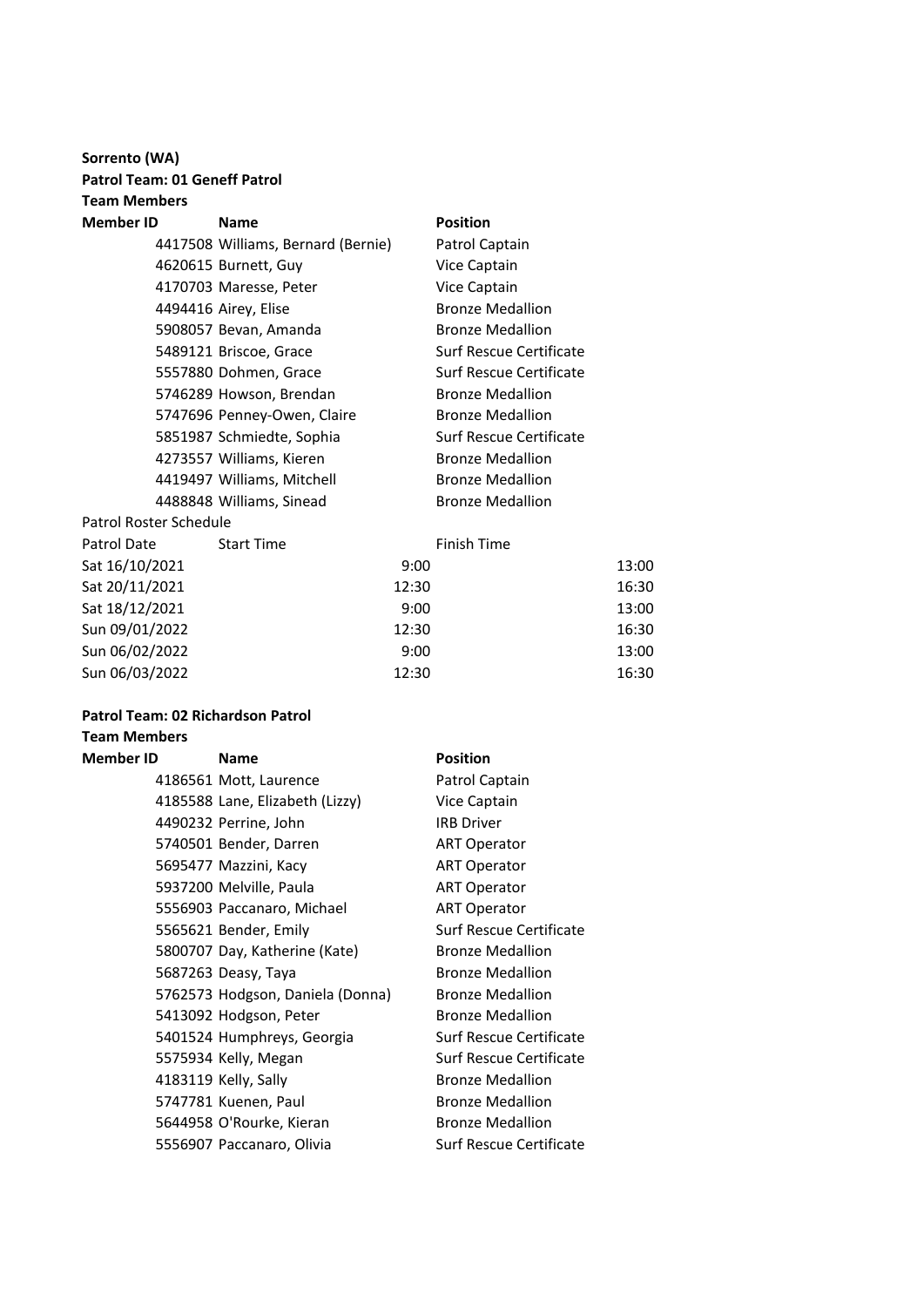|                        | 4490233 Perrine, Louis   |       | <b>Bronze Medallion</b> |       |
|------------------------|--------------------------|-------|-------------------------|-------|
|                        | 5736960 Shepherd, Eliza  |       | <b>Bronze Medallion</b> |       |
|                        | 5614045 Sultana, Patrick |       | <b>Bronze Medallion</b> |       |
|                        | 5799597 Walker, Heidi    |       | Surf Rescue Certificate |       |
| Patrol Roster Schedule |                          |       |                         |       |
| Patrol Date            | <b>Start Time</b>        |       | <b>Finish Time</b>      |       |
| Sun 17/10/2021         |                          | 9:00  |                         | 13:00 |
| Sat 20/11/2021         |                          | 9:00  |                         | 13:00 |
| Sat 18/12/2021         |                          | 12:30 |                         | 16:30 |
| Sun 09/01/2022         |                          | 9:00  |                         | 13:00 |
| Sun 06/02/2022         |                          | 12:30 |                         | 16:30 |
| Sun 06/03/2022         |                          | 9:00  |                         | 13:00 |

#### **Patrol Team: 03 Shelton Patrol Team Members**

#### **Member ID Name Position**

|                               | 4175595 Blevins, Colleen          |       | Patrol Captain                 |       |
|-------------------------------|-----------------------------------|-------|--------------------------------|-------|
|                               | 4520421 Green, Paul               |       | Vice Captain                   |       |
|                               | 4778584 Barram, Joanne (Jo)       |       | <b>Bronze Medallion</b>        |       |
|                               | 5745553 Cook, Duane               |       | <b>Bronze Medallion</b>        |       |
|                               | 5571217 Covich, Julie             |       | <b>Bronze Medallion</b>        |       |
|                               | 4732075 Dekenah, Sophie           |       | Surf Rescue Certificate        |       |
|                               | 5953898 Fortune, Leeuwin          |       | Surf Rescue Certificate        |       |
|                               | 5603856 Glaister, Dominic         |       | <b>Surf Rescue Certificate</b> |       |
|                               | 5565649 Goodwin, Jay              |       | <b>Surf Rescue Certificate</b> |       |
|                               | 5776187 Hogg, Kylie               |       | <b>Bronze Medallion</b>        |       |
|                               | 5401587 Hogg, Matthew             |       | <b>Bronze Medallion</b>        |       |
|                               | 5852397 Hyde, Lilly               |       | <b>Surf Rescue Certificate</b> |       |
|                               | 5732835 Kollman, Jenny            |       | <b>Bronze Medallion</b>        |       |
|                               | 5848212 Lacklison, Carol          |       | <b>Bronze Medallion</b>        |       |
|                               | 4778580 Lacklison, Douglas (Doug) |       | <b>Bronze Medallion</b>        |       |
|                               | 4540664 Madden, Michael           |       | <b>Bronze Medallion</b>        |       |
|                               | 5419823 Marchin-Vincent, Bridget  |       | <b>Surf Rescue Certificate</b> |       |
|                               | 5648163 Oesterwinter, Tristan     |       | Surf Rescue Certificate        |       |
|                               | 5614041 Sultana, Thor             |       | Surf Rescue Certificate        |       |
|                               | 5496079 Tasker, David             |       | <b>Bronze Medallion</b>        |       |
|                               | 5496087 Tasker, Debra             |       | <b>Surf Rescue Certificate</b> |       |
|                               | 5496083 Tasker, Jackson           |       | Surf Rescue Certificate        |       |
|                               | 5566334 Wright, Maya              |       | Surf Rescue Certificate        |       |
|                               | 5648166 Mysor, Sven               |       | Rescue Water Craft Operator    |       |
| <b>Patrol Roster Schedule</b> |                                   |       |                                |       |
| Patrol Date                   | <b>Start Time</b>                 |       | <b>Finish Time</b>             |       |
| Sat 23/10/2021                |                                   | 9:00  |                                | 13:00 |
| Sun 21/11/2021                |                                   | 9:00  |                                | 13:00 |
| Sun 19/12/2021                |                                   | 12:30 |                                | 16:30 |
| Sat 15/01/2022                |                                   | 9:00  |                                | 13:00 |
| Sat 12/02/2022                |                                   | 12:30 |                                | 16:30 |
|                               |                                   |       |                                |       |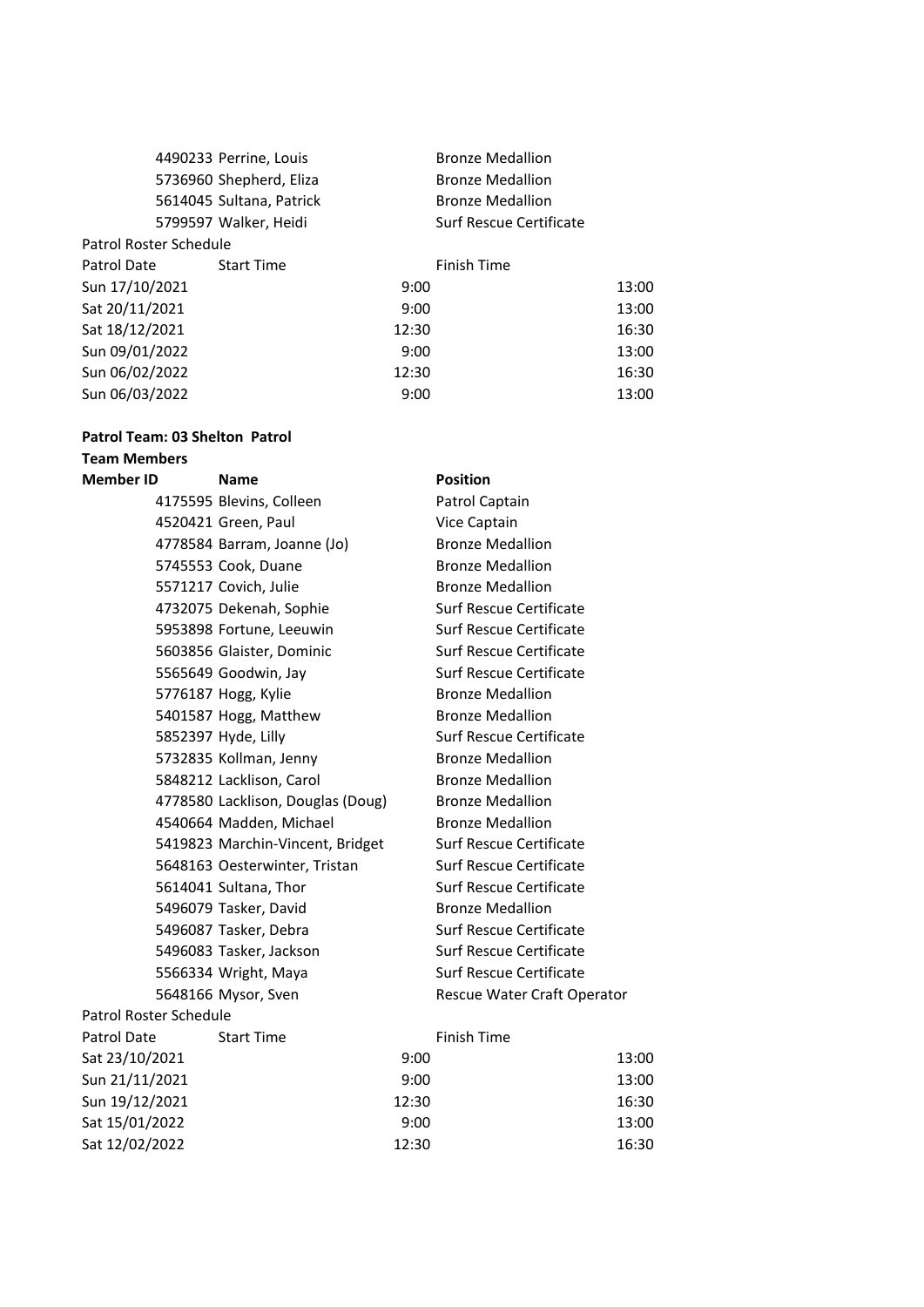Mon 07/03/2022 9:00 9:00 9:00 13:00

**Patrol Team: 04 Arbuckle Patrol**

#### **Team Members**

| Member ID              | <b>Name</b>                      | <b>Position</b>         |
|------------------------|----------------------------------|-------------------------|
|                        | 4230675 Hinrichsen, Leif         | Patrol Captain          |
|                        | 5816130 Clark, Brendon           | <b>IRB Driver</b>       |
|                        | 4192284 Holdway, Silvia          | <b>ARTC Operator</b>    |
|                        | 5885593 Abrahams, Harrison       | <b>Bronze Medallion</b> |
|                        | 4761561 Humphreys, Caitlin       | <b>Bronze Medallion</b> |
|                        | 4425801 Merson, Patricia (Trish) | <b>Bronze Medallion</b> |
|                        | 5696098 O'Hare, Lily             | <b>Bronze Medallion</b> |
|                        | 4494336 Rafferty, Sydney         | <b>Bronze Medallion</b> |
|                        | 5567877 Roche, Kaila             | Surf Rescue Certificate |
|                        | 5750947 Scaddan, Bella           | Surf Rescue Certificate |
| Patrol Roster Schedule |                                  |                         |

| <b>Start Time</b> |       | Finish Time |       |
|-------------------|-------|-------------|-------|
|                   | 9:00  |             | 13:00 |
|                   | 12:30 |             | 16:30 |
|                   | 9:00  |             | 13:00 |
|                   | 12:30 |             | 16:30 |
|                   | 9:00  |             | 13:00 |
|                   | 12:30 |             | 16:30 |
|                   |       |             |       |

# **Patrol Team: 05 Arthurs Patrol**

# **Team Members**

| <b>Member ID</b>       | <b>Name</b>                    |       | <b>Position</b>                |       |
|------------------------|--------------------------------|-------|--------------------------------|-------|
|                        | 4540617 Judge, Malcolm         |       | Patrol Captain                 |       |
|                        | 4537140 Johnston, Robert (Bob) |       | Vice Captain                   |       |
|                        | 4493544 Willcocks, John        |       | Vice Captain                   |       |
|                        | 4680793 Duncan, Callum         |       | <b>IRB Driver</b>              |       |
|                        | 5482625 Haughey, Marcel        |       | <b>IRB Driver</b>              |       |
|                        | 4493541 Willcocks, Evan        |       | <b>IRB Driver</b>              |       |
|                        | 5644339 Belmont, Kai           |       | <b>Bronze Medallion</b>        |       |
|                        | 5412668 Brigden, Paul          |       | <b>Bronze Medallion</b>        |       |
|                        | 5510488 Burch, Cooper          |       | <b>Bronze Medallion</b>        |       |
|                        | 5510478 Burch, Shane           |       | <b>Bronze Medallion</b>        |       |
|                        | 5409959 Carey, Michelle        |       | <b>Bronze Medallion</b>        |       |
|                        | 5409957 Carey, William         |       | Surf Rescue Certificate        |       |
|                        | 5489579 Chin, Harriet          |       | Surf Rescue Certificate        |       |
|                        | 5597534 Rogers, Jeda           |       | <b>Surf Rescue Certificate</b> |       |
|                        | 4722889 Snelling, Bailey       |       | Surf Rescue Certificate        |       |
|                        | 4493538 Willcocks, Ben         |       | <b>Bronze Medallion</b>        |       |
| Patrol Roster Schedule |                                |       |                                |       |
| Patrol Date            | <b>Start Time</b>              |       | <b>Finish Time</b>             |       |
| Sat 30/10/2021         |                                | 9:00  |                                | 13:00 |
| Sat 27/11/2021         |                                | 12:30 |                                | 16:30 |
|                        |                                |       |                                |       |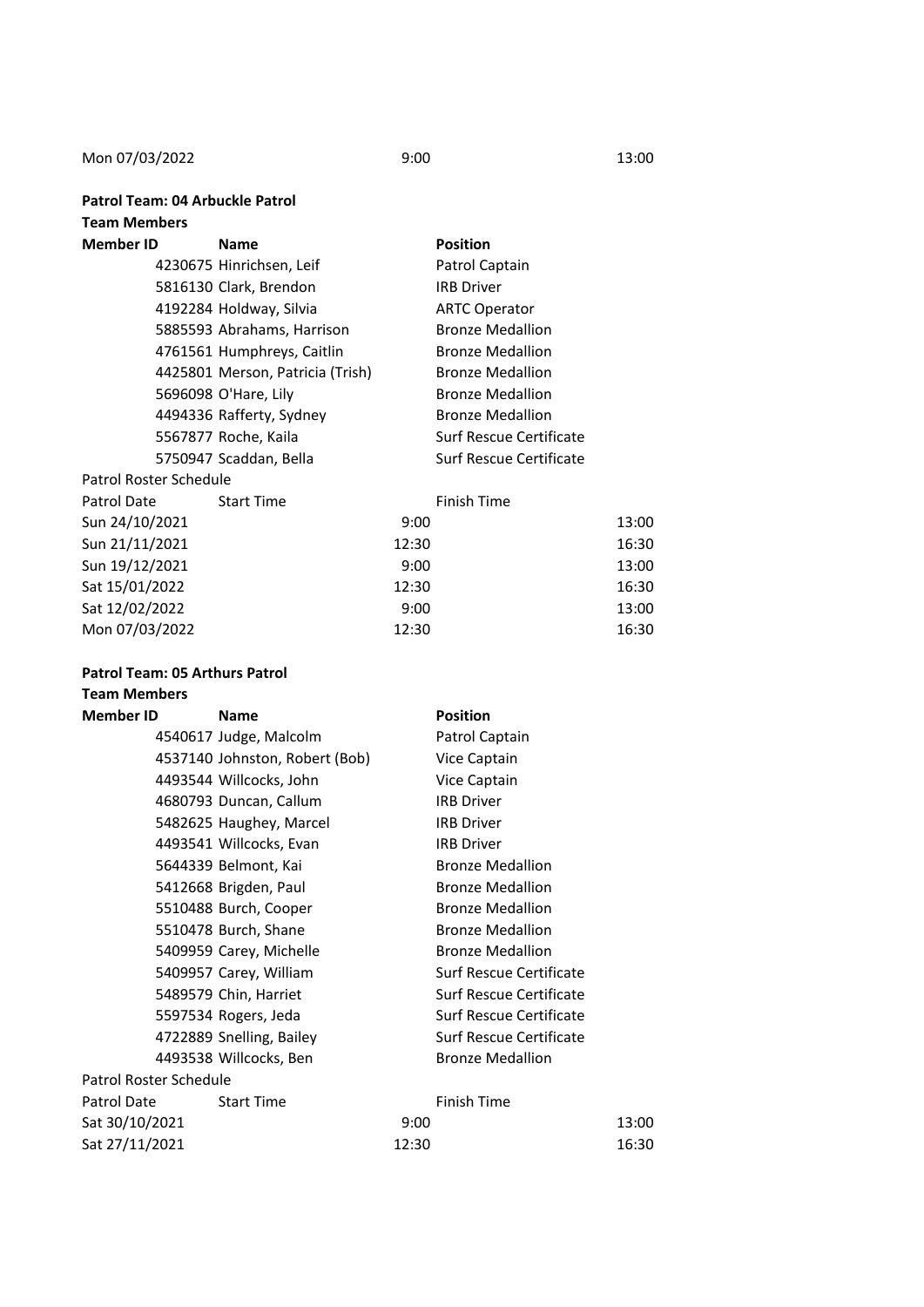| Sun 26/12/2021 | 9:00  | 13:00 |
|----------------|-------|-------|
| Sun 16/01/2022 | 12:30 | 16:30 |
| Sun 13/02/2022 | 9:00  | 13:00 |
| Sat 12/03/2022 | 12:30 | 16:30 |

#### **Patrol Team: 06 Brookman Patrol**

### **Team Members**

| <b>Member ID</b>       | <b>Name</b>                      | <b>Position</b>         |
|------------------------|----------------------------------|-------------------------|
|                        | 4412813 Zehnder, Susan (Sue)     | Patrol Captain          |
|                        | 4185672 Franklin, Erle           | Vice Captain            |
|                        | 5491866 Hazell, Ruth             | Vice Captain            |
|                        | 4240440 Taylor, Daryl            | <b>IRB Driver</b>       |
|                        | 4652826 Godderidge, Elsie        | <b>ARTC Operator</b>    |
|                        | 5696054 O'Flynn, Pia             | <b>ARTC Operator</b>    |
|                        | 5644234 Bain, Zoe                | <b>Bronze Medallion</b> |
|                        | 5860689 Cottrell, Ben            | <b>Bronze Medallion</b> |
|                        | 4652824 Godderidge, James        | <b>Bronze Medallion</b> |
|                        | 4186031 Henderson, Mark          | <b>Bronze Medallion</b> |
|                        | 5534149 Hooper, Rebekah (Brolga) | <b>Bronze Medallion</b> |
|                        | 5451842 Hooper, Tyanna           | <b>Bronze Medallion</b> |
|                        | 4733601 Milne, Chris             | <b>Bronze Medallion</b> |
|                        | 4228120 Norton, David            | <b>Bronze Medallion</b> |
|                        | 5696053 O'Flynn, Lilli           | Surf Rescue Certificate |
|                        | 5851967 Phillips, Abigail        | <b>Bronze Medallion</b> |
|                        | 4613115 Werndly, Anne-Marie      | <b>Bronze Medallion</b> |
|                        | 4412814 Zehnder, Samuel (Sam)    | <b>Bronze Medallion</b> |
| Patrol Roster Schedule |                                  |                         |
| Patrol Date            | <b>Start Time</b>                | <b>Finish Time</b>      |
| Sat 30/10/2021         |                                  | 12:30                   |

| 12:30 | 16:30 |
|-------|-------|
| 9:00  | 13:00 |
| 12:30 | 16:30 |
| 9:00  | 13:00 |
| 12:30 | 16:30 |
| 9:00  | 13:00 |

#### **Patrol Team: 07 Evans Patrol**

## **Team Members**

Sat 27/11/2021 Sun 26/12/2021 Sun 16/01/2022 Sun 13/02/2022 Sun 13/03/2022

| <b>Member ID</b> | <b>Name</b>                     | <b>Position</b>         |
|------------------|---------------------------------|-------------------------|
|                  | 5743794 Bostwick, Kye           | Patrol Captain          |
|                  | 5746685 Pescud, Mitchell        | <b>IRB Driver</b>       |
|                  | 5852489 Newton, Thomas (Tom)    | <b>IRB Crew</b>         |
|                  | 5898603 Fairclough, Akayla      | Surf Rescue Certificate |
|                  | 5652500 Harrison, Mia           | <b>Bronze Medallion</b> |
|                  | 5536413 How, Charlotte (Trixie) | <b>Bronze Medallion</b> |
|                  | 5801880 How, Jason              | <b>Bronze Medallion</b> |
|                  | 5802549 Knight, Brett           | <b>Bronze Medallion</b> |
|                  | 4540661 Madden, Jessica         | <b>Bronze Medallion</b> |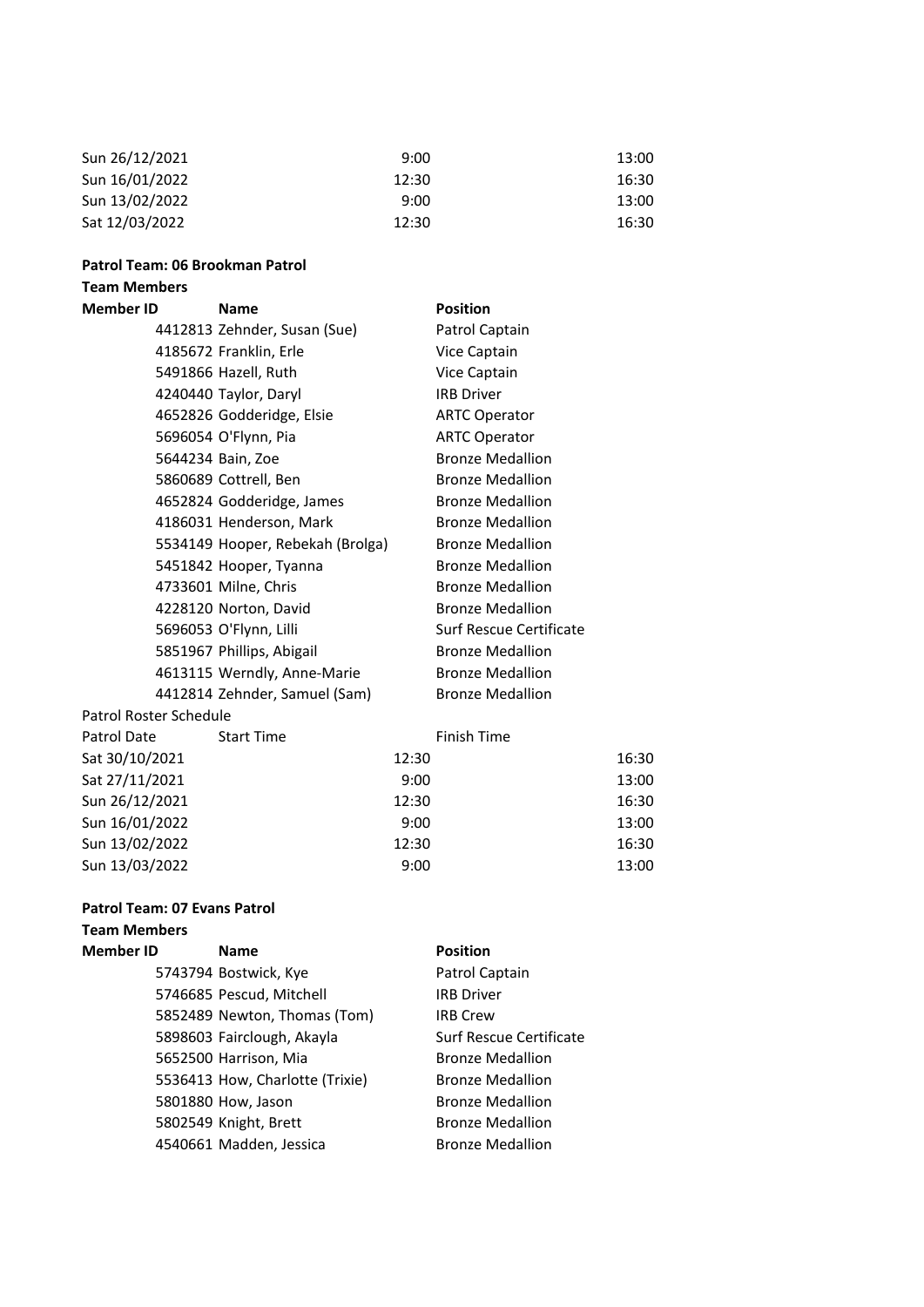|                               | 5417550 Overton, Georgie |       | <b>Bronze Medallion</b> |       |
|-------------------------------|--------------------------|-------|-------------------------|-------|
|                               | 5417553 Overton, Jeff    |       | <b>Bronze Medallion</b> |       |
|                               | 5695552 Packer, Ella     |       | <b>Bronze Medallion</b> |       |
|                               | 4551336 Rowe, Matthew    |       | <b>Bronze Medallion</b> |       |
|                               | 4713899 Snook, Benjamin  |       | <b>Bronze Medallion</b> |       |
|                               | 4536732 Snook, Daniel    |       | <b>Bronze Medallion</b> |       |
| <b>Patrol Roster Schedule</b> |                          |       |                         |       |
| Patrol Date                   | <b>Start Time</b>        |       | <b>Finish Time</b>      |       |
| Sun 31/10/2021                |                          | 9:00  |                         | 13:00 |
| Sun 28/11/2021                |                          | 12:30 |                         | 16:30 |
| Mon 27/12/2021                |                          | 9:00  |                         | 13:00 |
| Sat 22/01/2022                |                          | 12:30 |                         | 16:30 |
| Sat 19/02/2022                |                          | 9:00  |                         | 13:00 |
| Sun 13/03/2022                |                          | 12:30 |                         | 16:30 |

### **Patrol Team: 08 Harding Patrol**

# **Team Members**

| <b>Member ID</b>       | <b>Name</b>                         |       | <b>Position</b>                |       |
|------------------------|-------------------------------------|-------|--------------------------------|-------|
|                        | 4500569 Kunstmann, Kristie          |       | Patrol Captain                 |       |
|                        | 5500085 Mansell, Chantal            |       | Vice Captain                   |       |
|                        | 4226664 Crane, Michael (Mike)       |       | <b>IRB Driver</b>              |       |
|                        | 3538928 Stewart, Gregory (Greg)     |       | <b>IRB Driver</b>              |       |
|                        | 5747757 Kowalski - Cruden, Caroline |       | <b>ARTC Operator</b>           |       |
|                        | 5559963 Monisse-Redman, Michael     |       | <b>ARTC Operator</b>           |       |
|                        | 5881261 Cruden, Mark                |       | <b>Bronze Medallion</b>        |       |
|                        | 5639958 Dewar-Cranwell, Ella        |       | <b>Bronze Medallion</b>        |       |
|                        | 4767829 Ferrier, Luke               |       | <b>Bronze Medallion</b>        |       |
|                        | 4767828 Ferrier, Rebecca            |       | <b>Bronze Medallion</b>        |       |
|                        | 5885412 Hardiman, Greg              |       | <b>Surf Rescue Certificate</b> |       |
|                        | 5885456 Lane, Benjamin (Ben)        |       | <b>Bronze Medallion</b>        |       |
|                        | 5492013 Leggo, Austin               |       | Surf Rescue Certificate        |       |
|                        | 5492010 Leggo, Benjamin             |       | <b>Bronze Medallion</b>        |       |
|                        | 5559966 Monisse-Redman, Sophie      |       | Surf Rescue Certificate        |       |
|                        | 5645464 Taylor, Erin                |       | <b>Bronze Medallion</b>        |       |
|                        | 5645497 Taylor, Romy                |       | <b>Surf Rescue Certificate</b> |       |
|                        | 5644261 Teede, Hayden               |       | <b>Bronze Medallion</b>        |       |
|                        | 5644254 Teede, Matt                 |       | <b>Bronze Medallion</b>        |       |
|                        | 5591650 Wingett, Reese              |       | <b>Bronze Medallion</b>        |       |
| Patrol Roster Schedule |                                     |       |                                |       |
| Patrol Date            | <b>Start Time</b>                   |       | <b>Finish Time</b>             |       |
| Sun 31/10/2021         |                                     | 12:30 |                                | 16:30 |
| Sun 28/11/2021         |                                     | 9:00  |                                | 13:00 |
| Mon 27/12/2021         |                                     | 12:30 |                                | 16:30 |
| Sat 22/01/2022         |                                     | 9:00  |                                | 13:00 |
| Sat 19/02/2022         |                                     | 12:30 |                                | 16:30 |
| Sun 13/03/2022         |                                     | 9:00  |                                | 13:00 |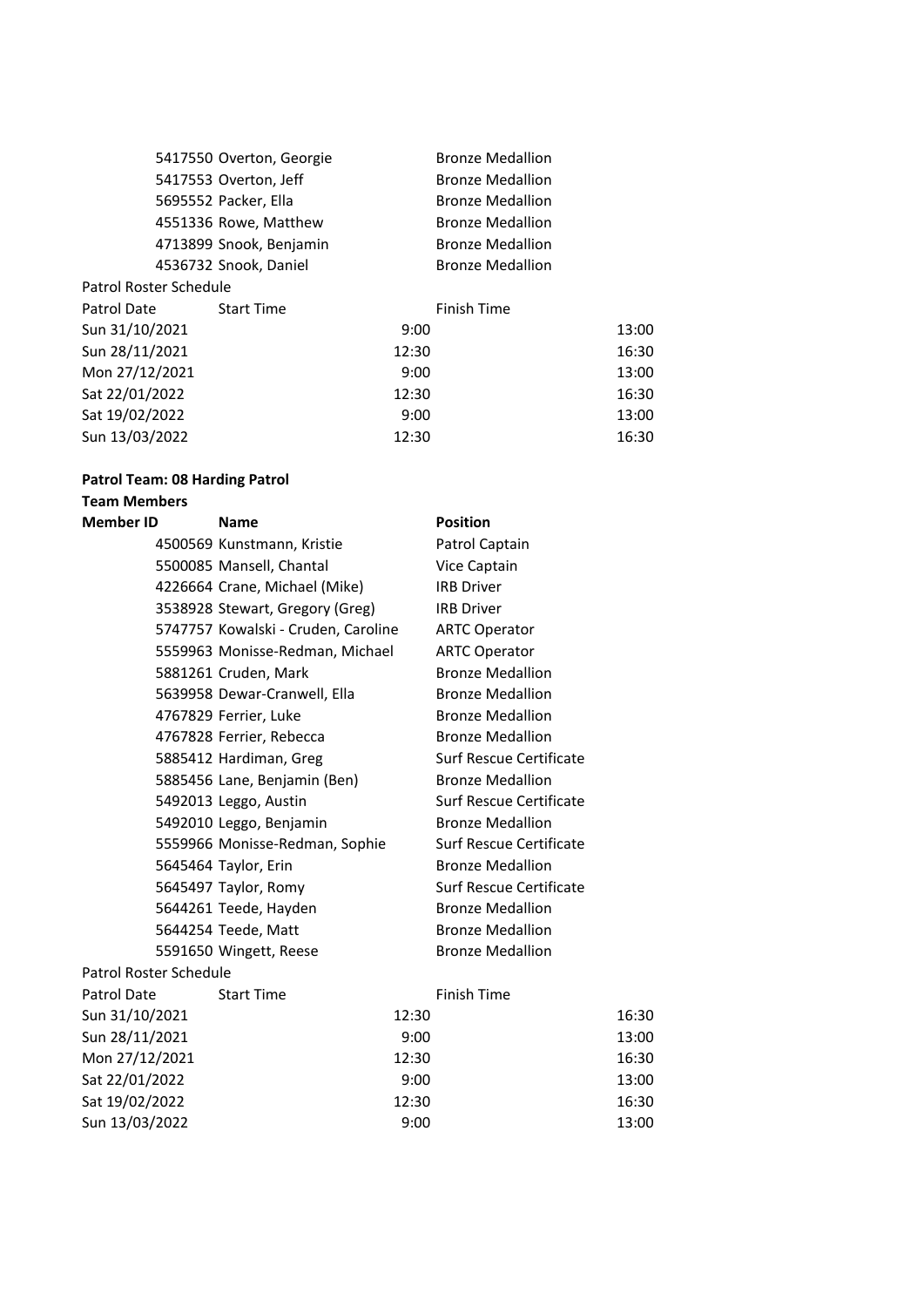#### **Patrol Team: 09 Leevers Patrol Team Members**

| <b>Member ID</b>       | <b>Name</b>                    |       | <b>Position</b>         |       |
|------------------------|--------------------------------|-------|-------------------------|-------|
|                        | 4776928 Kelly, Kevin           |       | Patrol Captain          |       |
|                        | 4402309 White, James           |       | Vice Captain            |       |
|                        | 4261190 Davis, Wayne           |       | <b>IRB Driver</b>       |       |
|                        | 5422063 Groom, Terance         |       | <b>IRB Driver</b>       |       |
|                        | 5841149 Campbell, Jake         |       | Surf Rescue Certificate |       |
|                        | 5534678 Cruikshank, Mal        |       | <b>Bronze Medallion</b> |       |
|                        | 5800706 Day, Michael           |       | <b>Bronze Medallion</b> |       |
|                        | 5875207 Mitchell, Ainslie      |       | <b>Bronze Medallion</b> |       |
|                        | 4732141 Pulsford, Hannah       |       | <b>Bronze Medallion</b> |       |
|                        | 4732142 Pulsford, Robert (Rob) |       | <b>Bronze Medallion</b> |       |
|                        | 4718948 Sayers, Cristian       |       | <b>Bronze Medallion</b> |       |
|                        | 4718946 Sayers, Sebastian      |       | <b>Bronze Medallion</b> |       |
|                        | 5908096 Stothart, Vanessa      |       | <b>Bronze Medallion</b> |       |
|                        | 4642553 Weston, Andrew         |       | <b>Bronze Medallion</b> |       |
|                        | 4543507 Weston, Elyse          |       | Surf Rescue Certificate |       |
|                        | 4728294 Weston, Freya          |       | Surf Rescue Certificate |       |
|                        | 5500397 Weston, Scarlett       |       | Surf Rescue Certificate |       |
| Patrol Roster Schedule |                                |       |                         |       |
| Patrol Date            | <b>Start Time</b>              |       | <b>Finish Time</b>      |       |
| Sat 06/11/2021         |                                | 9:00  |                         | 13:00 |
| Sat 04/12/2021         |                                | 12:30 |                         | 16:30 |
| Tue 28/12/2021         |                                | 12:30 |                         | 16:30 |
| Sun 23/01/2022         |                                | 9:00  |                         | 13:00 |

#### **Patrol Team: 10 McDonald Patrol**

| <b>Team Members</b>    |                               |       |                         |       |
|------------------------|-------------------------------|-------|-------------------------|-------|
| <b>Member ID</b>       | <b>Name</b>                   |       | <b>Position</b>         |       |
|                        | 4189699 Bunford, Garry        |       | Patrol Captain          |       |
|                        | 5880697 Latimer, Cate         |       | <b>IRB Driver</b>       |       |
|                        | 5782435 Lettner, Vivien (Viv) |       | <b>IRB Driver</b>       |       |
|                        | 5764111 Swanepoel, Tristan    |       | <b>IRB Crew</b>         |       |
|                        | 4186153 Kanakis, Matthew      |       | <b>Bronze Medallion</b> |       |
|                        | 4186562 Kanakis, Simon        |       | <b>Bronze Medallion</b> |       |
|                        | 3661411 Williamson, Timothy   |       | <b>Bronze Medallion</b> |       |
|                        | 4190189 Woodbridge, Jason     |       | Surf Rescue Certificate |       |
|                        | 4191185 Johnson, Darren       |       | First Aid Officer       |       |
| Patrol Roster Schedule |                               |       |                         |       |
| Patrol Date            | <b>Start Time</b>             |       | Finish Time             |       |
| Sat 06/11/2021         |                               | 12:30 |                         | 16:30 |
| Sat 04/12/2021         |                               | 9:00  |                         | 13:00 |
| Tue 28/12/2021         |                               | 9:00  |                         | 13:00 |
| Sun 23/01/2022         |                               | 12:30 |                         | 16:30 |

Sun 20/02/2022 12:30 16:30 Sat 19/03/2022 9:00 9:00 9:00 13:00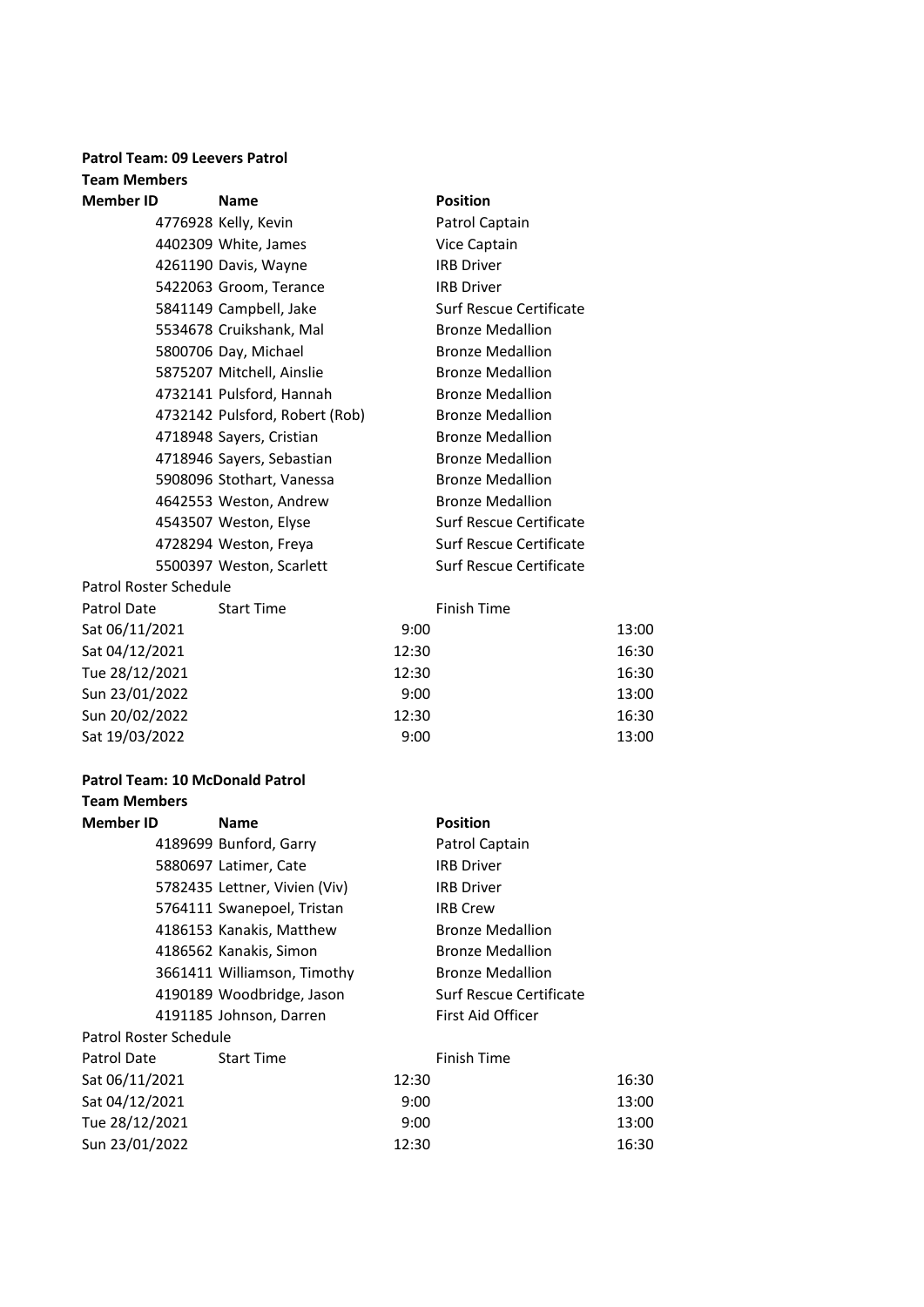| Sun 20/02/2022 | 9:00  | 13:00 |
|----------------|-------|-------|
| Sat 19/03/2022 | 12:30 | 16:30 |

#### **Patrol Team: 11 Pollock Patrol Team Members**

# **Member ID Name Position** 4226688 Nash, Jarrad Patrol Captain 4535967 Elderfield, Richard Vice Captain 5746902 Flaig, Martin IRB Driver 5489045 Booth, Markus Surf Rescue Certificate 5489042 Booth, Martin Bronze Medallion 5746702 Bowen, Alfie Surf Rescue Certificate 5557310 Chin, Rhian Bronze Medallion 5956455 Craven, Anthony Bronze Medallion 5855367 Duncan, Jake Surf Rescue Certificate 5644222 Elderfield, Katherine (Kate) Surf Rescue Certificate 5746905 Flaig, Oscar Surf Rescue Certificate 5491840 Griffiths, Todd Bronze Medallion 5637592 Johnson, Julie Bronze Medallion 4271324 Nowell, Roger Bronze Medallion 5801768 Parry, Gareth Bronze Medallion 5801763 Parry, Jorja Surf Rescue Certificate 5800030 White, Anthony Bronze Medallion Patrol Roster Schedule Patrol Date Start Time Sun 07/11/2021 Sun 05/12/2021 12:30 12:30 12:30 12:30 12:30 12:30 12:30 12:30 12:30 12:30 12:30 12:30 12:30 12:30 12:30 12:30 12:30 12:30 12:30 12:30 12:30 12:30 12:30 12:30 12:30 12:30 12:30 12:30 12:30 12:30 12:30 12:30 12:30 12:30 12: Sat 01/01/2022 Sat 29/01/2022 12:30 12:30 12:30 12:30 12:30 12:30 12:30 12:30 12:30 12:30 12:30 12:30 12:30 12:30 12:30 12:30 12:30 12:30 12:30 12:30 12:30 12:30 12:30 12:30 12:30 12:30 12:30 12:30 12:30 12:30 12:30 12:30 12:30 12:30 12:

| Patrol Roster Schedule |                   |             |       |
|------------------------|-------------------|-------------|-------|
| Patrol Date            | <b>Start Time</b> | Finish Time |       |
| Sun 07/11/2021         |                   | 9:00        | 13:00 |
| Sun 05/12/2021         |                   | 12:30       | 16:30 |
| Sat 01/01/2022         |                   | 9:00        | 13:00 |
| Sat 29/01/2022         |                   | 12:30       | 16:30 |
| Sat 26/02/2022         |                   | 9:00        | 13:00 |
| Sun 20/03/2022         |                   | 12:30       | 16:30 |

# **Patrol Team: 12 Clarko Patrol**

**Team Members**

# **Member ID Name Position** 4680792 Duncan, Reid Patrol Captain 5802778 Kershaw, Peter Vice Captain 4492626 Berry, Timothy IRB Driver 4729221 Float, Justin IRB Driver 4494414 Airey, Fiona ARTC Operator 4492624 Berry, Dale ARTC Operator 4185718 Berry, Paul ARTC Operator 4186733 Berry, Rita ARTC Operator 4492625 Berry, Dominic Bronze Medallion

4729215 Float, Jasmine Bronze Medallion 4186035 Haverkort, Frank Bronze Medallion 4480558 Herbert, Sandra Bronze Medallion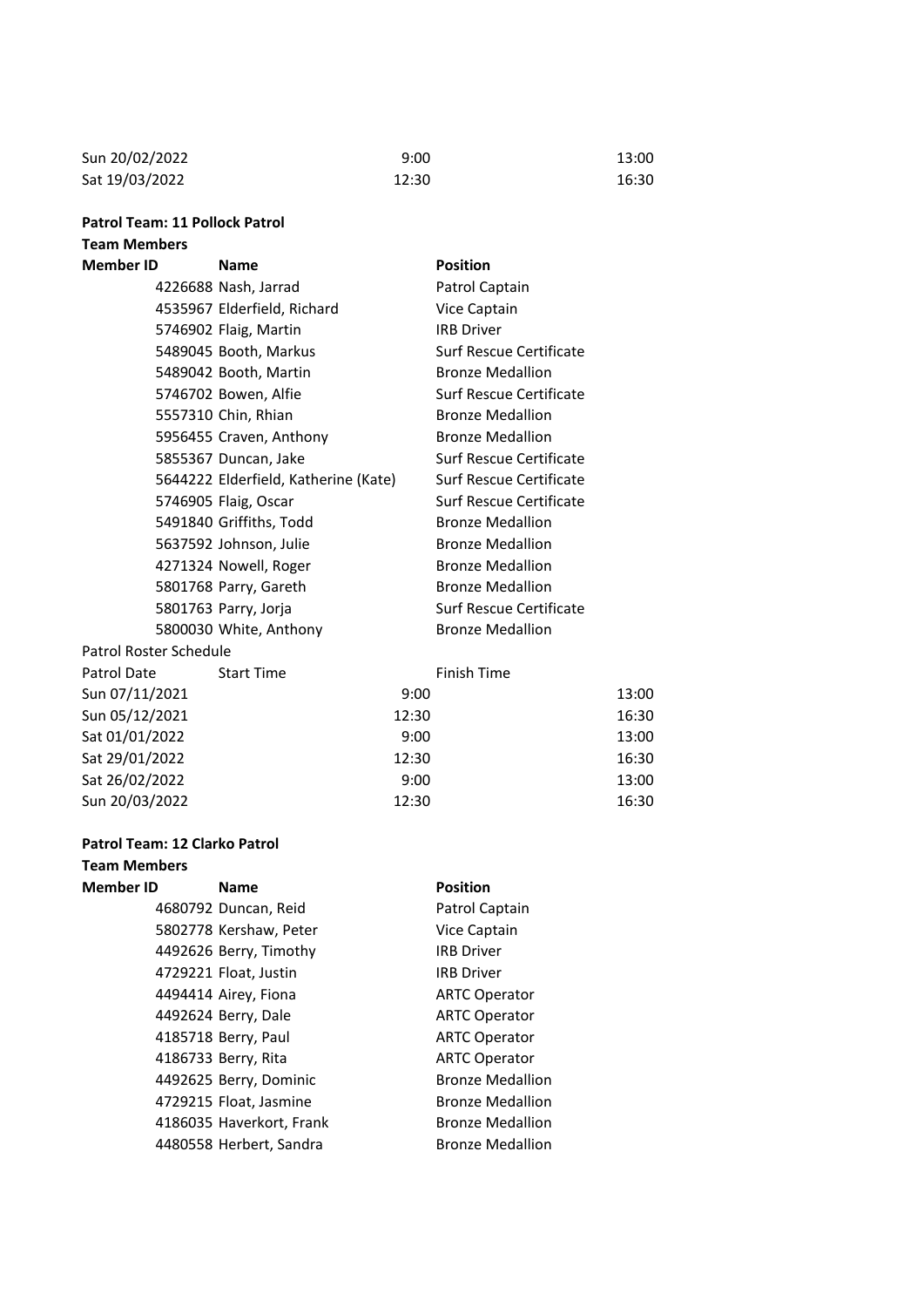|                        | 4729278 Hore, Keeley May (Naomi)  |       | Surf Rescue Certificate |       |
|------------------------|-----------------------------------|-------|-------------------------|-------|
|                        | 4185640 Lewis, Mark               |       | <b>Bronze Medallion</b> |       |
|                        | 5845633 Maung, Jasmine            |       | <b>Bronze Medallion</b> |       |
|                        | 5563520 Preston, Harry            |       | Surf Rescue Certificate |       |
|                        | 5892168 Rogan, Bentley            |       | Surf Rescue Certificate |       |
|                        | 5845617 Van De Nadort, Finn       |       | Surf Rescue Certificate |       |
|                        | 5801918 Ward, Ashlynn (Ash)       |       | <b>Bronze Medallion</b> |       |
|                        | 4653392 Ward, Dale                |       | <b>Bronze Medallion</b> |       |
|                        | 5641640 Watson, Charles (Charlie) |       | Surf Rescue Certificate |       |
|                        | 5641642 Watson, Hugo              |       | <b>Bronze Medallion</b> |       |
| Patrol Roster Schedule |                                   |       |                         |       |
| Patrol Date            | <b>Start Time</b>                 |       | Finish Time             |       |
| Sun 07/11/2021         |                                   | 12:30 |                         | 16:30 |
| Sun 05/12/2021         |                                   | 9:00  |                         | 13:00 |
| Sat 01/01/2022         |                                   | 12:30 |                         | 16:30 |
| Sat 29/01/2022         |                                   | 9:00  |                         | 13:00 |
| Sat 26/02/2022         |                                   | 12:30 |                         | 16:30 |
| Sun 20/03/2022         |                                   | 9:00  |                         | 13:00 |
|                        |                                   |       |                         |       |

#### **Patrol Team: 13 Robson Patrol**

### **Team Members**

| <b>Member ID</b>       | <b>Name</b>                        | <b>Position</b>                |       |
|------------------------|------------------------------------|--------------------------------|-------|
|                        | 4495830 Rimmer, Lawson             | Patrol Captain                 |       |
|                        | 5419707 Buckley, Aran              | <b>IRB Driver</b>              |       |
|                        | 5565804 Goldberg, Ian              | <b>IRB Crew</b>                |       |
|                        | 5565799 Goldberg, Thomas (Tom)     | <b>IRB Crew</b>                |       |
|                        | 4186211 Ryan, Eamon                | <b>ARTC Operator</b>           |       |
|                        | 5687271 Anderson, Keely            | <b>Surf Rescue Certificate</b> |       |
|                        | 5567818 Begley, Tim                | <b>Bronze Medallion</b>        |       |
|                        | 5419702 Buckley, Zahra             | Surf Rescue Certificate        |       |
|                        | 4539130 Coda, Stephen              | <b>Bronze Medallion</b>        |       |
|                        | 5693445 Diamandis, Iliana          | Surf Rescue Certificate        |       |
|                        | 5977981 D'Oliveira, Benjamin       | Surf Rescue Certificate        |       |
|                        | 5852015 Garrett, Anna              | Surf Rescue Certificate        |       |
|                        | 5491841 Griffiths, Matilda (Tilly) | Surf Rescue Certificate        |       |
|                        | 4647649 Harvie, Leo                | <b>Bronze Medallion</b>        |       |
|                        | 5828757 Mackenzie, Alastair        | <b>Bronze Medallion</b>        |       |
|                        | 5639282 Marshall, Alex             | Surf Rescue Certificate        |       |
|                        | 5491845 McCagh, Jo-An              | <b>Bronze Medallion</b>        |       |
|                        | 5852987 O'Brien, Harriet           | Surf Rescue Certificate        |       |
|                        | 5492258 Ogden, Luke                | Surf Rescue Certificate        |       |
|                        | 5650605 Smith, Jason               | <b>Bronze Medallion</b>        |       |
|                        | 5565764 Thomson, Abbey             | Surf Rescue Certificate        |       |
|                        | 5496169 Williams, Hannah           | Surf Rescue Certificate        |       |
| Patrol Roster Schedule |                                    |                                |       |
| Patrol Date            | <b>Start Time</b>                  | <b>Finish Time</b>             |       |
| Sat 13/11/2021         |                                    | 9:00                           | 13:00 |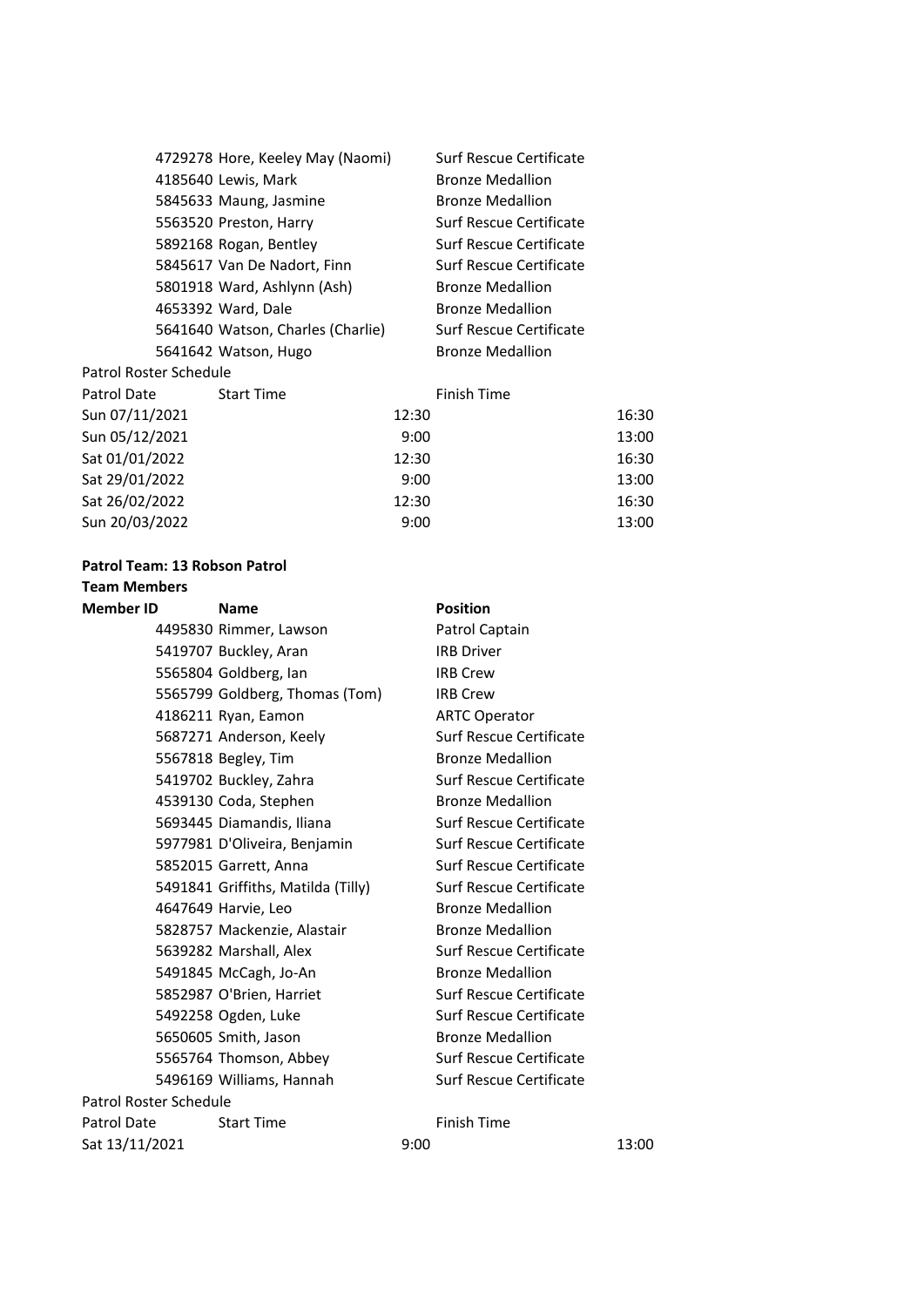| Sat 11/12/2021 | 12:30 | 16:30 |
|----------------|-------|-------|
| Sun 02/01/2022 | 9:00  | 13:00 |
| Sun 30/01/2022 | 12:30 | 16:30 |
| Sun 27/02/2022 | 9:00  | 13:00 |
| Sat 26/03/2022 | 12:30 | 16:30 |

#### **Patrol Team: 14 Austin Patrol**

#### **Team Members**

| <b>Member ID</b>       | Name                        |       | <b>Position</b>         |       |
|------------------------|-----------------------------|-------|-------------------------|-------|
|                        | 4499172 Smallwood, Ian      |       | Patrol Captain          |       |
|                        | 5739354 Lawson, Darren      |       | Vice Captain            |       |
|                        | 4536665 Burke, Declan       |       | <b>IRB Driver</b>       |       |
|                        | 5739359 Lawson, Georgia     |       | <b>IRB Crew</b>         |       |
|                        | 5769005 Watson, Kristianna  |       | <b>IRB Crew</b>         |       |
|                        | 4536666 Burke, Linda        |       | <b>ARTC Operator</b>    |       |
|                        | 5784287 Baguley, Brandon    |       | <b>Bronze Medallion</b> |       |
|                        | 5739356 Lawson, Susan (Sue) |       | <b>Bronze Medallion</b> |       |
|                        | 5565658 Lloyd, Mathew       |       | <b>Bronze Medallion</b> |       |
|                        | 5806485 Mavor, Darla        |       | <b>Bronze Medallion</b> |       |
|                        | 4768731 Sputore, Grace      |       | <b>Bronze Medallion</b> |       |
| Patrol Roster Schedule |                             |       |                         |       |
| Patrol Date            | <b>Start Time</b>           |       | <b>Finish Time</b>      |       |
| Sat 13/11/2021         |                             | 12:30 |                         | 16:30 |
| Sat 11/12/2021         |                             | 9:00  |                         | 13:00 |
| Sun 02/01/2022         |                             | 9:00  |                         | 13:00 |
| Sun 30/01/2022         |                             | 9:00  |                         | 13:00 |
| Sun 27/02/2022         |                             | 12:30 |                         | 16:30 |
| Sat 26/03/2022         |                             | 9:00  |                         | 13:00 |
|                        |                             |       |                         |       |

# **Patrol Team: 15 Williams Patrol**

| <b>Team Members</b> |                                    |                         |
|---------------------|------------------------------------|-------------------------|
| <b>Member ID</b>    | <b>Name</b>                        | <b>Position</b>         |
|                     | 4523255 Gamble, Craig              | Patrol Captain          |
|                     | 4493710 Dagnia, Peter              | Vice Captain            |
|                     | 5489029 Baxter, Jeff               | <b>Bronze Medallion</b> |
|                     | 5489031 Baxter, Lani               | Surf Rescue Certificate |
|                     | 5567822 Begley, Bronte             | Surf Rescue Certificate |
|                     | 5695339 Begley, Chelsea            | <b>Bronze Medallion</b> |
|                     | 5425648 Buckley, Amanda            | <b>Bronze Medallion</b> |
|                     | 5409949 Callcott, Jaxon            | Surf Rescue Certificate |
|                     | 4173235 Carmichael, Anthony (Tony) | <b>Bronze Medallion</b> |
|                     | 4493713 Dagnia, Aimee              | <b>Bronze Medallion</b> |
|                     | 5800297 Erskine, Amelie            | Surf Rescue Certificate |
|                     | 5800299 Erskine, Grant             | <b>Bronze Medallion</b> |
|                     | 5800295 Erskine, Harry             | <b>Bronze Medallion</b> |
|                     | 5499565 Kelly, Danny               | <b>Bronze Medallion</b> |
|                     | 5565657 Lloyd, Austin              | Surf Rescue Certificate |
|                     |                                    |                         |

| Patrol Captain          |
|-------------------------|
| Vice Captain            |
| Bronze Medallion        |
| Surf Rescue Certificate |
| Surf Rescue Certificate |
| Bronze Medallion        |
| Bronze Medallion        |
| Surf Rescue Certificate |
| Bronze Medallion        |
| Bronze Medallion        |
| Surf Rescue Certificate |
| Bronze Medallion        |
| Bronze Medallion        |
| <b>Bronze Medallion</b> |
| Surf Raccua Cartificata |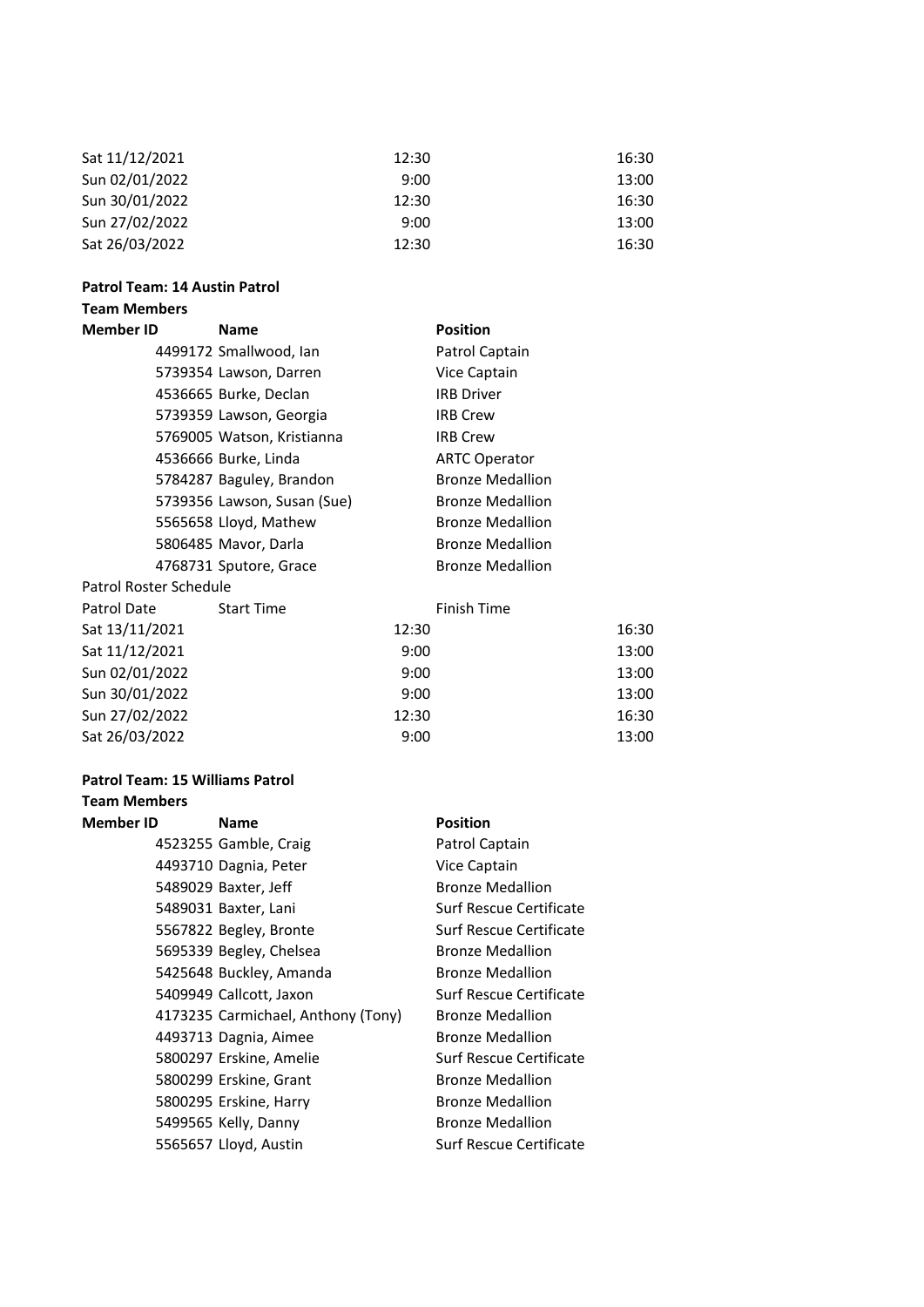|                        | 4454846 McIntosh, Gregory  |       | <b>Bronze Medallion</b> |       |
|------------------------|----------------------------|-------|-------------------------|-------|
|                        | 4424016 Saunders, Kelly    |       | <b>Bronze Medallion</b> |       |
|                        | 5667780 Seabrook, Nadine   |       | <b>Bronze Medallion</b> |       |
|                        | 4491775 Shortland, Brandon |       | <b>Bronze Medallion</b> |       |
|                        | 5614042 Sultana, Jett      |       | Surf Rescue Certificate |       |
|                        | 5496211 Wools-Cobb, Niamh  |       | Surf Rescue Certificate |       |
| Patrol Roster Schedule |                            |       |                         |       |
| Patrol Date            | <b>Start Time</b>          |       | <b>Finish Time</b>      |       |
| Sun 14/11/2021         |                            | 9:00  |                         | 13:00 |
| Sun 12/12/2021         |                            | 12:30 |                         | 16:30 |
| Mon 03/01/2022         |                            | 9:00  |                         | 13:00 |
| Sat 05/02/2022         |                            | 12:30 |                         | 16:30 |
| Sat 05/03/2022         |                            | 9:00  |                         | 13:00 |
| Sun 27/03/2022         |                            | 12:30 |                         | 16:30 |

#### **Patrol Team: 16 Duncan Patrol**

### **Team Members**

| <b>Member ID</b>       | <b>Name</b>                       |       | <b>Position</b>         |       |
|------------------------|-----------------------------------|-------|-------------------------|-------|
|                        | 4185429 Lane, Richard             |       | Patrol Captain          |       |
|                        | 4177310 Barclay, Danny            |       | Vice Captain            |       |
|                        | 4185562 Porter, Kim               |       | Vice Captain            |       |
|                        | 4183062 Lang, Mark                |       | <b>IRB Driver</b>       |       |
|                        | 5710656 Bearman-Skipworth, Olivia |       | Surf Rescue Certificate |       |
|                        | 4185143 Colyer, Jennifer          |       | <b>Bronze Medallion</b> |       |
|                        | 3670377 Gollan, David             |       | <b>Bronze Medallion</b> |       |
|                        | 5536410 Little, Gwendolyn         |       | Surf Rescue Certificate |       |
|                        | 5739500 Marston, Neil             |       | <b>Bronze Medallion</b> |       |
|                        | 4185123 Miller, Norman (norm)     |       | <b>Bronze Medallion</b> |       |
|                        | 4251733 Nash, Leigh               |       | <b>Bronze Medallion</b> |       |
|                        | 5710654 Skipworth, Paul           |       | <b>Bronze Medallion</b> |       |
|                        | 4185849 Watson, Jennifer (Jenny)  |       | <b>Bronze Medallion</b> |       |
|                        | 5638861 Whitehouse, Emily         |       | Surf Rescue Certificate |       |
| Patrol Roster Schedule |                                   |       |                         |       |
| Patrol Date            | <b>Start Time</b>                 |       | <b>Finish Time</b>      |       |
| Sun 14/11/2021         |                                   | 12:30 |                         | 16:30 |
| Sun 12/12/2021         |                                   | 9:00  |                         | 13:00 |
| Mon 03/01/2022         |                                   | 12:30 |                         | 16:30 |
| Sat 05/02/2022         |                                   | 9:00  |                         | 13:00 |
| Sat 05/03/2022         |                                   | 12:30 |                         | 16:30 |
| Sun 27/03/2022         |                                   | 9:00  |                         | 13:00 |

# **Patrol Team: 17 Auxiliary Reserve**

| Team Members |                          |                         |  |  |  |  |
|--------------|--------------------------|-------------------------|--|--|--|--|
| Member ID    | <b>Name</b>              | <b>Position</b>         |  |  |  |  |
|              | 5489032 Baxter, Madeline | <b>Bronze Medallion</b> |  |  |  |  |
|              | 4189224 Bunford, Evan    | <b>Bronze Medallion</b> |  |  |  |  |
|              | 4492268 Burke, Keiron    | <b>Bronze Medallion</b> |  |  |  |  |
|              |                          |                         |  |  |  |  |